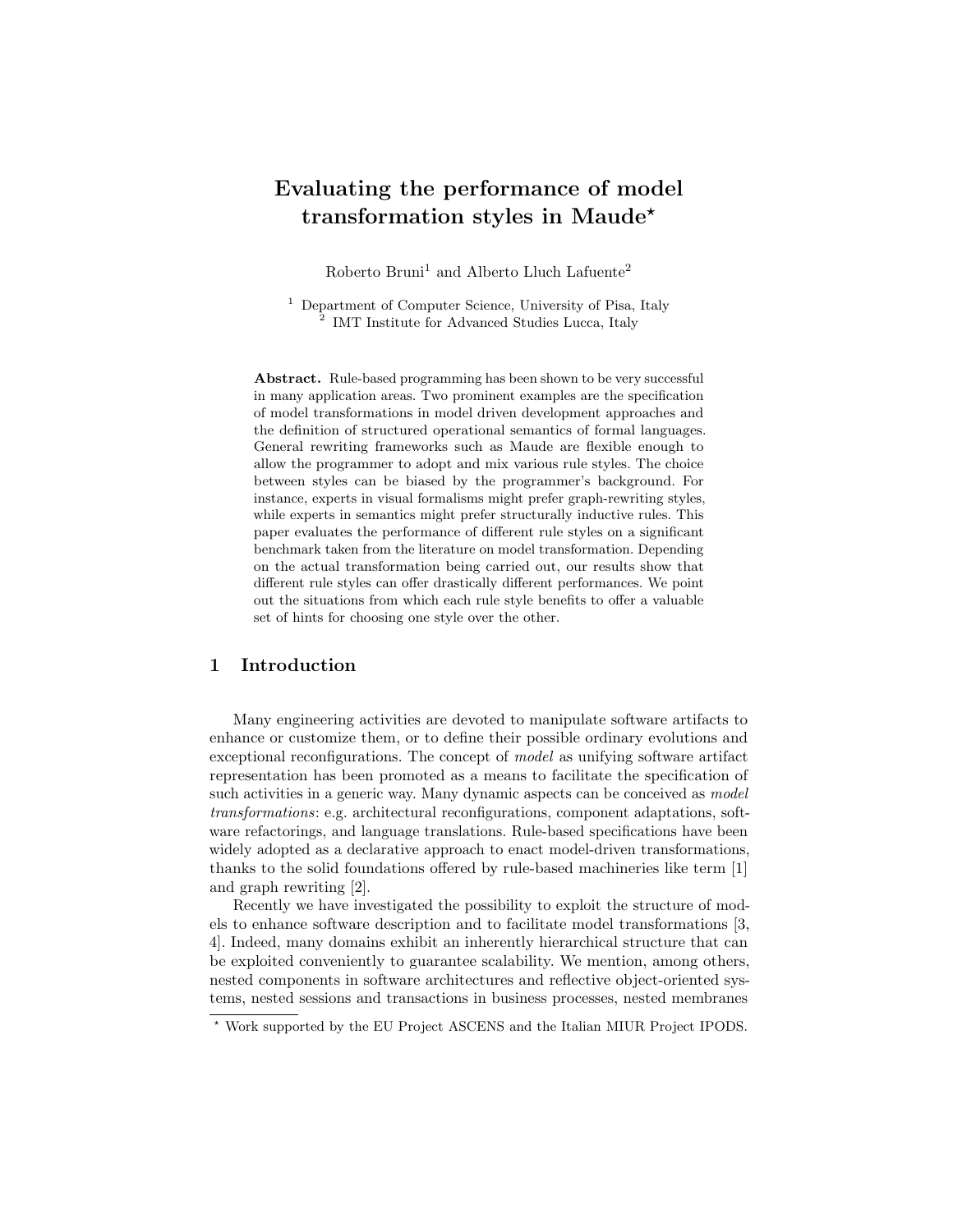in computational biology, composition associations in UML-like modeling frameworks, semi-structured data in XML-like formats, and so on. Very often such layering is represented in a plain manner by overlapping the intra- and the inter-layered structure. For instance, models are usually formalised as flat object configurations (e.g. graphs) and their manipulation is studied with tools and techniques based on rewriting theories that do not fully exploit the hierarchical structure. On the other hand, an *explicit* treatment of the hierarchical structure for specifying and transforming model-based software artifacts is possible. As a matter of fact, some layering structures (like composition relations in UML-like languages) can be conveniently represented by an explicit hierarchical structure enabling then hierarchical manipulations of the resulting models (see e.g. [3, 4]).

We have investigated such issues in previous work [3] proposing an approach analogous to the *russian dolls* of  $[5, 6]$ , where objects can be nested within other objects. In this view, structured models are represented by terms that can be manipulated by means of term-rewrite techniques like conditional term rewriting [1]. In [3] we compared the flat representation against the nested one, showing that they are essentially equivalent in the sense that one can bijectively pass from one to the other. Each representation naturally calls for different rule styles and the comparison in [3] mainly addressed methodological aspects, leaving one pragmatical issue open: how to decide in advance which approach is more efficient for actually executing a model transformation?

We offer an answer to this question in this paper. We have selected two prominent approaches to model transformation. The first one is archetypal of the graph-transformation based model-driven community and follows the style of [7]. The second one is quite common in process calculi and goes along the tradition of Plotkin's structural operational semantics, as outlined in [3]. Both approaches can be adopted in flexible rule-based languages like Maude [8] (the rewriting logic based language and framework we have chosen). In order to obtain significant results we have implemented three test cases widely used in the literature: the reconfiguration of components that migrate from one location to another one, the transformation of class diagrams into relational schemas, and the refactoring of class diagrams by pulling up attributes. As a byproduct we offer a novel implementation of these three classical transformations based on conditional rules. Indeed, such style of programming model transformations has not been proposed by other authors, as far as we know.

Our experimental results stress the importance of choosing the right transformation style carefully to obtain the best possible performance. We point out some features of the examples that impact the performance of each rule format, thus providing the programmer with a set of valuable guidelines for programming model transformations in expressive rule-based frameworks like Maude.

Synopsis. § 2 presents a graph-based algebraic representation of models as nested object collections and describes rewrite rule styles for implementing model transformations in Maude. § 3 presents some enhancements that can be applied to the transformation styles. § 4 describes our benchmark. § 5 presents the experimental results. § 6 concludes the paper.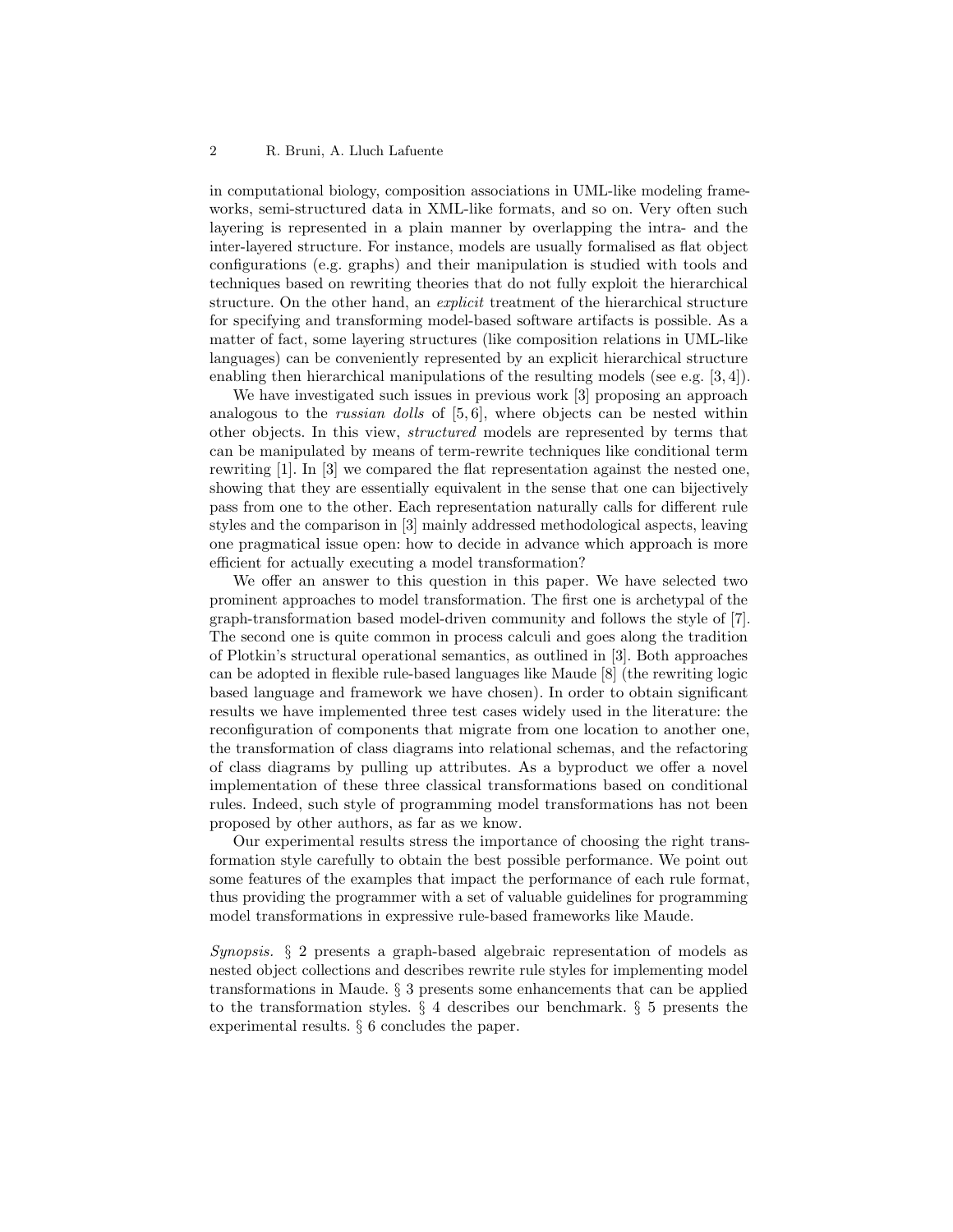# 2 Preliminaries

In this section we illustrate the two key model transformation paradigms and the Maude notation we shall exploit in the rest of the paper over a basic example of transformation, namely from trees to list. A classical approach would provide ad-hoc data structures for trees and lists and an ad-hoc algorithm for implementing the transformation. Model driven approaches, instead, consider a common representation formalism for both data structures and a generic transformation procedure that acts on such formalism. In our setting, the representation formalism for models are collections of attributed objects and the transformation procedure is based on rewrite rules.

The Maude language already provides some machinery for this purpose, called object-based configurations [8], which we tend to follow with slight modifications aimed to ease the presentation. More precisely we represent models as nested object collections [3] (following an idea originally proposed in [5] and initially sketched in [6]), which can be understood as a particular class of attributed, hierarchical graphs. We then implement transformations as sets of rewrite rules.

Rewriting Logic and Maude. Maude modules describe theories of rewriting logic [1], which are tuples  $\langle \Sigma, E, R \rangle$  where  $\Sigma$  is a signature, specifying the basic syntax (function symbols) and type machinery (sorts, kinds and subsorting) for terms, e.g. model descriptions;  $E$  is a set of (possibly conditional) equations, which induce equivalence classes of terms, and (possibly conditional) membership predicates, which refine the typing information;  $R$  is a set of (possibly conditional) rules, e.g. model transformations.

The signature  $\Sigma$  and the equations E of a rewrite theory form a *membership* equational theory  $\langle \Sigma, E \rangle$ , whose initial algebra is denoted by  $T_{\Sigma/E}$ . Indeed,  $T_{\Sigma/E}$ is the state space of a rewrite theory, i.e. states (e.g. models) are equivalence classes of  $\Sigma$ -terms modulo the least congruence induced by the axioms in E (denoted by  $[t]_E$  or t for short). Sort declarations takes the form sort S and subsorting (i.e. subtyping) is written subsort  $S < T$ . For instance, the sort of objects (Obj) is a subsort of configurations sort Configuration as declared by subsort Obj < Configuration.

Operators are declared in Maude notation as  $op f : TL \rightarrow T$  [As] where f is the operator symbol (possibly with mixfix notation where underscores  $\overline{\phantom{a}}$ stand for argument placeholders), TL is a (possibly empty, blank separated) list of domain sorts, T is the sort of the co-domain, and As is a set of equational attributes (e.g. associativity, commutativity). For example, object configurations (sort Configuration) are constructed with operators for the empty configuration (none: -> Configuration), single objects (via subsorting) or the union of configurations, denoted with juxtaposition  $($   $\Box$   $\Box$  Configuration Configuration -> Configuration [assoc comm id:none]), declared to be associative, commutative and to have none as its identity operator (i.e. they are multisets).

Each object represents an entity and its properties. Technically, an object is defined by its identifier (of sort Oid), its class (of sort Cid) and its attributes (of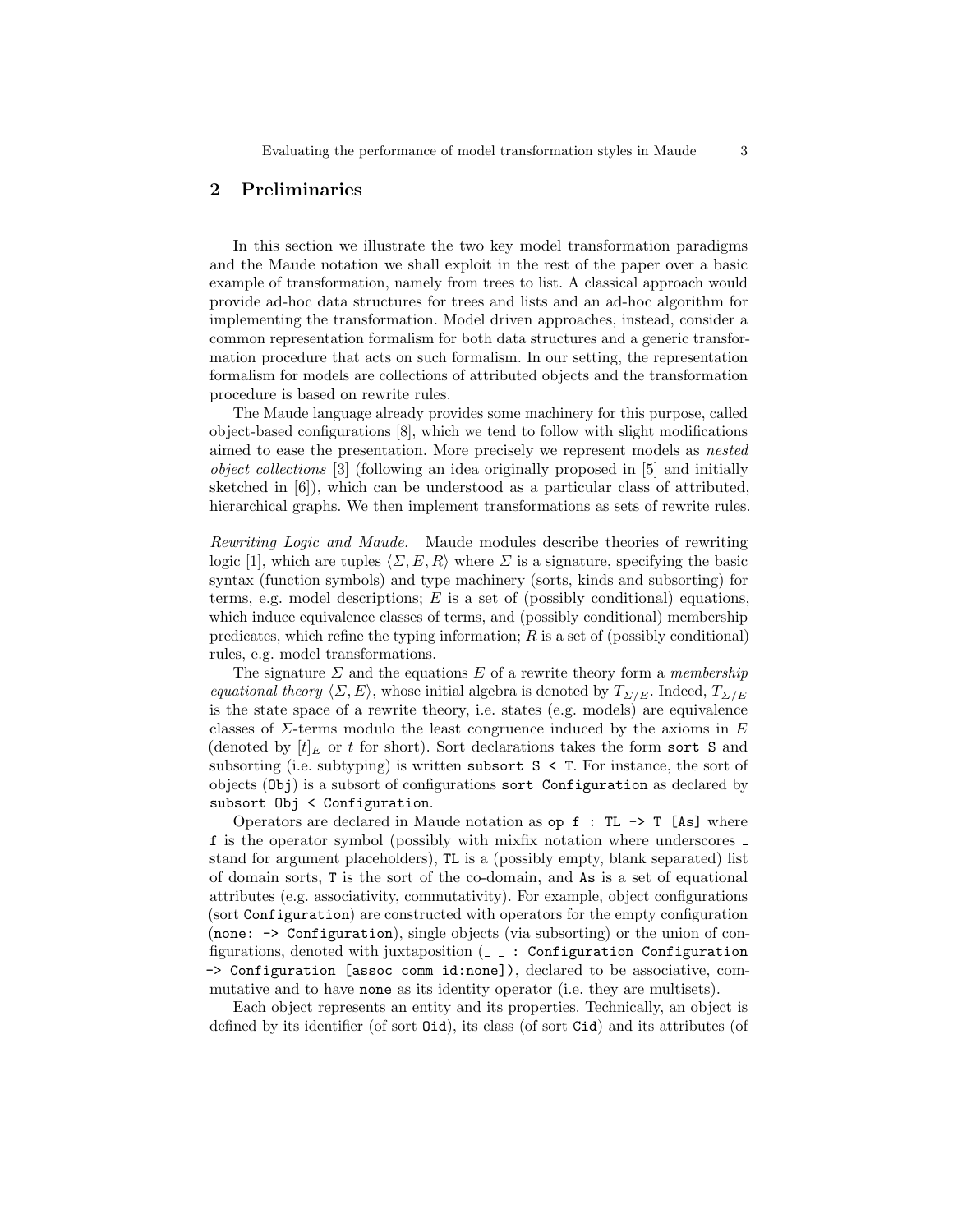#### 4 R. Bruni, A. Lluch Lafuente

sort AttSet). Objects are built with an operation  $\leq$   $\leq$   $\leq$   $\leq$   $\geq$  with functional type Oid Cid AttSet -> Obj. Following Maude conventions, we shall use quoted identifiers like 'a as object identifiers, while class identifiers will be defined by ad-hoc constructors. In our running example we use the constants Node and Item of sort Cid to denote the classes of tree nodes and list items, respectively.

The attributes of an object define its properties and relations to other objects. They are basically of two kinds: datatype attributes and association ends. Datatype attributes take the form  $n: v$ , where  $n$  is the attribute name and  $v$ is the attribute value. For instance, in our running example we shall consider a natural attribute value (sort Nat), representing the value of a node or item. A node with identifier 'a and value 5 is denoted by  $\langle$  'a : Node | value: 5 >.

Relations between objects can be represented in different ways. One typical approach is to use a pair of references (called association ends in UML terminology) for each relation. So if an object o1 is in relation R with object o2 then o1 is equipped with a reference to o2 and vice versa. In our case this is achieved with attributes of the form  $R: 02$  and  $opp(R): 01$  where R indicates the relation name and O1, O2 are sets of object identifiers (sort OidSet). Association ends of the same relation within one object are grouped together (hence the use of identifier sets as domain of association attributes). In our example we have two relations left and right between a node and its left and right children, and one relation next between an item of the list and the next one. Clearly, the opposite relations of left, right and next are the parent and previous relations. As an example of a pair of references consider a node < 'a : Node | value: 5 , left: 'b > and its son < 'b : Node | value: 3, opp(left): 'a >. Of course an object can be equipped with any number of attributes. Actually, the attributes of an object form a set built out of singleton attributes, the empty set (none) and union set (denoted with  $\overline{\phantom{a}}$ ,  $\overline{\phantom{a}}$ ).

The following simple configuration represents a tree with three nodes.

< 'a : Node | value: 5 , left: 'b , right: 'c > < 'b : Node | value: 3 , opp(left): 'a > < 'c : Node | value: 7 , opp(right): 'a >

Operation << >> : Configuration -> Model wraps a configuration into a model.

Functions (and equations that cannot be declared as equational attributes) are defined by a set of confluent and terminating conditional equations of the form ceq  $t = t'$  if c, where where  $t, t'$  are  $\Sigma$ -terms, and c is an application condition. When the application condition is vacuous, the simpler syntax  $eq \tau$ t' can be used. For example, an operator op size : Configuration -> Nat for measuring the number of objects in a configuration is inductively defined by equations eq size(none) = 0 and eq size(0 C) =  $1 + size(C)$  (with 0, C being variables of sort Obj, Configuration, respectively). Roughly, an equational rule can be applied to a term  $t'$  if we find a match  $m$  (i.e. a variable substitution) for **t** at some place in **t**'' such that  $m(c)$  holds (i.e. c after the application of the substitution m evaluates to true). The effect is that of substituting the matched part with  $m(t')$ . For example, calculating the size of the above tree is done by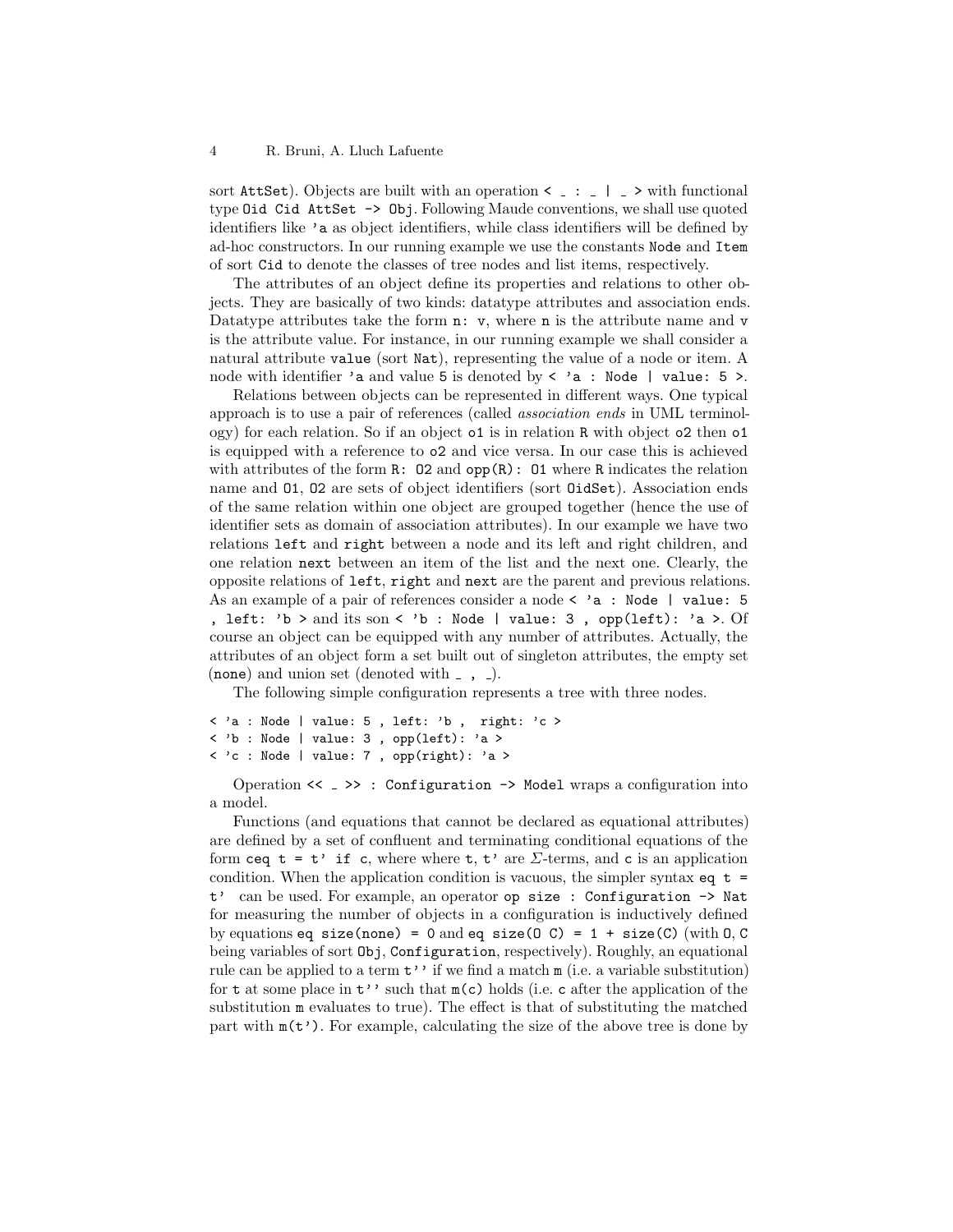reducing size(< 'a : Node | value: 5, left: 'b, right: 'c > < 'b : Node | value: 3, opp(left): 'a > < 'c : Node | value: 7, opp(right): 'a >) to 1 + size(< 'b : Node | value: 3, opp(left): 'a > < 'c : Node | value: 7 , opp(right): 'a >), then to 2 + size(< 'c : Node | value: 7 , opp(right): 'a >) and finally to 3.

Structured models. A nested object collection allows objects to have container attributes, i.e. configuration domain attributes. While in a plain object collection a containment relation  $\bf{r}$  between two objects of and o2 is represented by exploiting a pair of association end attributes r and  $opp(r)$ , now o2 is embedded into o1 by means of the container attribute r. For instance, the above tree becomes

```
< 'a : Node | value: 5 ,
               left: \langle 'b : Node | value: 3 >,
               right: \langle 'c : Node | value: 7 > >
```
The hierarchical structure of models forms a tree. The two approaches that we have described differ essentially in the way we represent such a tree. Indeed, flat and nested representations are in bijective correspondence, i.e. for each flat object collection we can obtain a unique nested collection and vice versa as shown in [3], so that we can pass from one to the other as we find more convenient for specific applications or analyses.

Transformations as sets of rewrite rules. Transformations can be defined by means of rewrite rules, which take the form crl  $t \Rightarrow t'$  if c, where  $t, t'$  are  $\Sigma$ -terms, and c is an application condition (a predicate on the terms involved in the rewrite, further rewrites whose result can be reused, membership predicates, etc.). When the application condition is vacuous, the simpler syntax  $r1 t \rightarrow t'$  can be used. Matching and rule application are similar to the case of equations with the main difference being that rules are not required to be confluent and terminating (as they represent possibly non-deterministic concurrent actions rather than functions). Equational simplification has precedence over rule application in order to simulate rule application modulo equational equivalence.

SPO transformations. The need for visual modelling languages and the graphbased nature of models have contributed to the success of graph transformation approaches to model transformations. In such approaches, transformations are programmed in a declarative way by means of a set of graph rewrite rules. The transformation style that we consider here is based on the algebraic graph transformation approach [2]. The main idea is that each rule has a left-hand side and a right-hand side pattern. Each pattern is composed by a set of objects (nodes) possibly interrelated by means of association ends (edges). A rule can be applied to a model whenever the left-hand side can be matched with part of the model, i.e. each object in the left-hand side is (injectively) identified with an object and idem for the association ends. The application of a rule removes the matched part of the model that does not have a counterpart in the right-hand side and, vice versa, adds to the model a fresh copy of the right-hand side part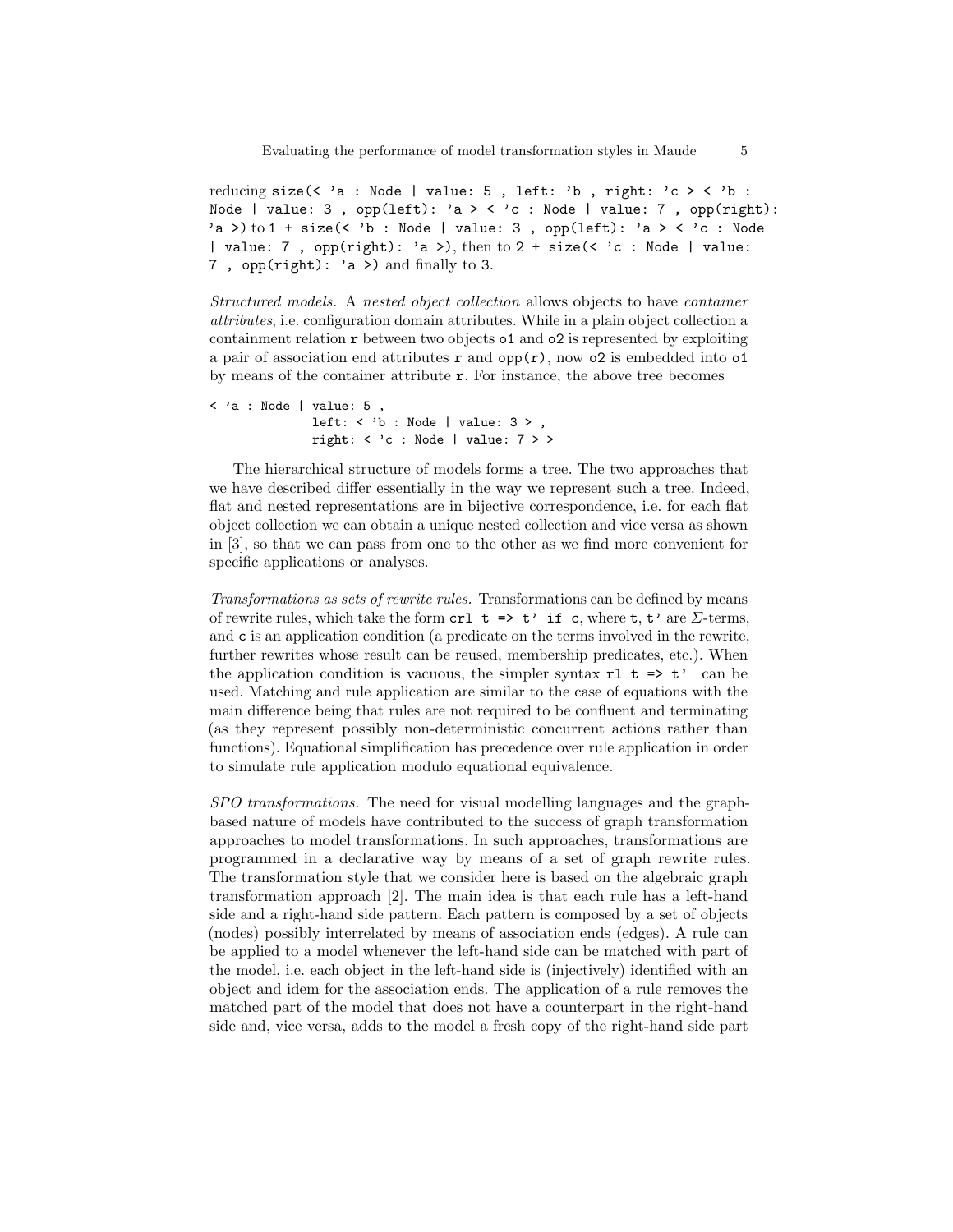that is not present in the left-hand side. Items in common between the left-hand side and the right-hand side are preserved during the application of the rule. Very often, rules are equipped with additional application conditions, including those typical of graph transformation systems (e.g. to avoid dangling edges) and its extensions like Negative Application Conditions (NACs).

In our setting, this means that rules have in general the following format:

#### crl  $\langle$  lhs conf1 >> =>  $\langle$  rhs conf1 >> if applicable(lhs conf1).

where lhs and rhs stand for the rule's left- and right-hand side configurations, conf1 as the context in which the rule will be applied, and applicable is the boolean function implementing the application condition. Simpler forms are possible, e.g. in absence of application conditions the context is not necessary and rules take the form: rl lhs => rhs .

In our running example the transformation rules basically take a node x and its children y and z and puts them in some sequence, with x before y and z. This rule might introduce branches in the sequence that are solved by appropriate rules. A couple of rules are needed to handle some special cases, like x being the root or a node that has already been put in the list (in the middle, tail or head). Let us show one of the basic rules (the rest of the rules are very similar):

```
rl [nodeToItem]
```

```
<< x : Node | value: vx , left: y , right: z , next: u , Ax >
  < y : Node | value: vy , op(left): x, Ay >
   < z : Node | value: vz , op(right): x, Az >
   < u : Node | value: vu , op(next): x, Au >
   \text{conf1} \gg \Rightarrow<< x : Item | value: vx, next: y, Ax>
  < y : Node | value: vy , op(next): x, next: z , Ay >
   < z : Node | value: vz , op(next): y, next: u , Ay >
   < u : Node | value: vu , op(next): z, Au >
   conf1 \gg.
```
SOS transformations. We now describe transformation rules in the style of Structural Operational Semantics [9] (SOS). The basic idea is to define a model transformation by structural induction, which in our setting basically amounts to exploiting set union and (possibly) nesting.

We recall that SOS rules make use of labels to coordinate rule applications. We first present the implementation style of SOS semantics in rewriting logic as described in [10] and then present our own encoding of SOS which provides a more efficient implementation, though circumscribed to some special cases.

The approach of [10] requires to enrich the signatures with sorts for rule labels (Lab), label-prefixed configurations LabConfiguration, and a constructor  $\{\cdot\}$ .: Lab Configuration => LabConfiguration for label-prefixed configurations. In addition, rule application is allowed at the top-level of terms only (via Maude's frozen attribute [11]) so that sub-terms are rewritten only when required in the premise of a rule (as required by the semantics of SOS rules). With this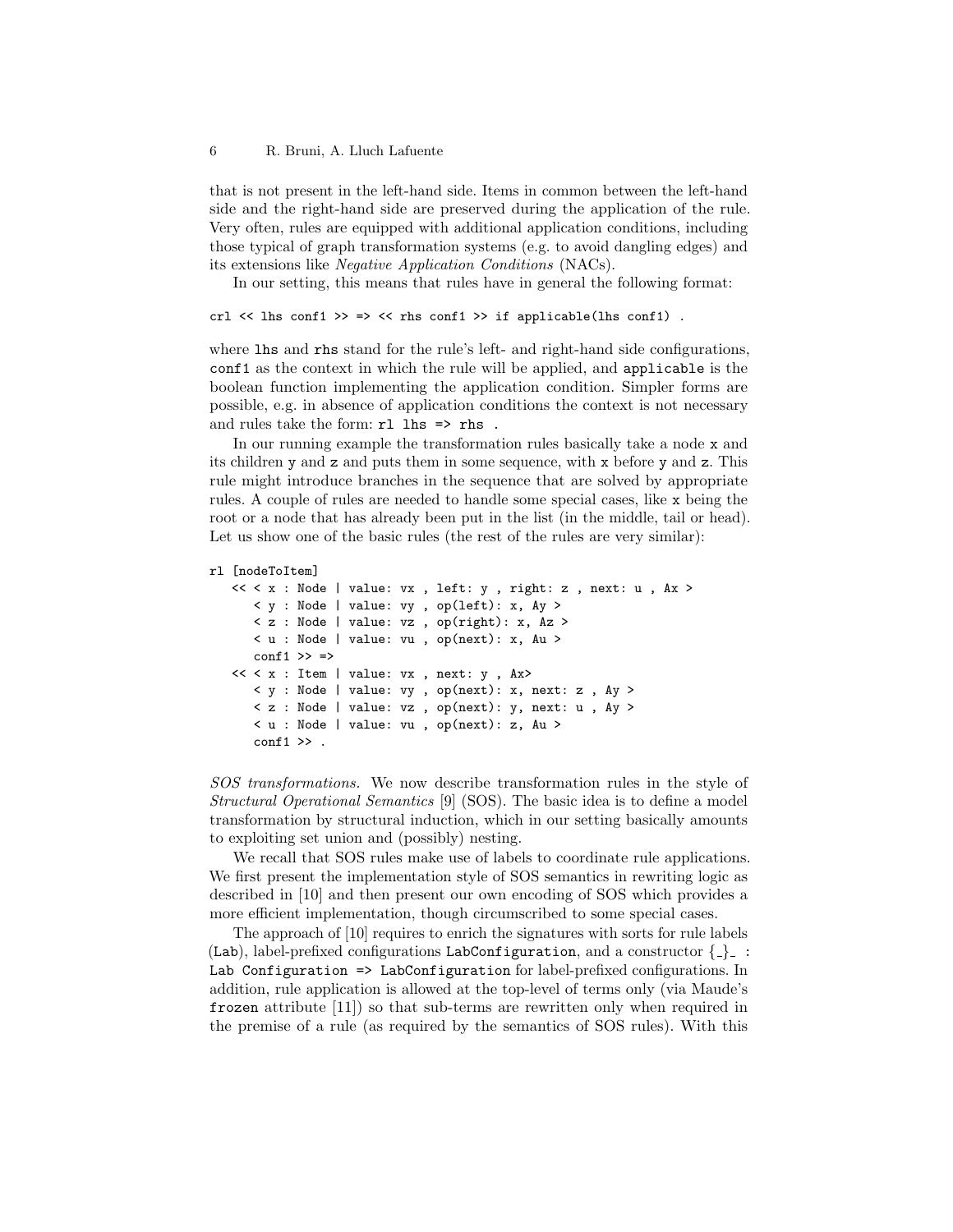notation a term {lab1}conf1 represents that a configuration conf1 that has been obtained after application of a lab1-labelled rule.

One typical rule format in our case allows us to conclude a transformation lab1 for a configuration made of two parts conf1 and conf2 provided that each part can respectively perform some transformation lab2, lab3:

```
crl conf1 conf2 => \{lab3\} conf3 conf4
 if conf1 \Rightarrow \{lab1\} conf3\land conf2 => {lab2} conf4.
```
Typically, the combination of labels will follow some classical form. For instance, with Milner-like synchronisation, lab1, lab2 can be complementary actions, in which case lab3 would be a silent action label. Instead, Hoare-like synchronisation would require lab1, lab2 and lab3 to be equal.

Consider now a hierarchical representation of models based on nested object collections. In this situation we need rules for dealing with nesting. Typically, the needed rule format is the one that defines the transformation lab1 of an object oid1 conditional to some transformation lab2 of one of its contents c:

```
crl < oid1 : cid1 | c: conf1 , attSet1 > =>
    {\text{lab1}} < oid1 : cid1 | c: conf2, f(attSet1) >
 if conf1 \Rightarrow {\text{lab2}} conf2.
```
Such rules might affect the attributes of the container object (denoted with function  $f$ ) but will typically not change the object's identifier or class. More elaborated versions of the above rule are also possible, for instance involving more than one object or not requiring any rewrite of contained objects.

In our running example we have the following rule that transforms a tree provided that its subtrees can be transformed into lists

```
crl [root] : \langle x : Node | value: vx, left: leftTree, right: rightTree >
          => {toList}
            list1
             < tail : Item | value: vt, next: x , opp(next): y >
             < x : Item | value: vx , opp(next): tail , next: head >
             < head : Item | value: vh, opp(next): x , next: z >
             list2
if leftTree => {toList} list1 < tail : Item | value: vt , opp(next): y >/\ rightTree => {toList} < head : Item | value: vh , next: z > list2 .
```
Note that head and tail of the transformed sublists are identified by the lack of next and opp(next) attributes. Rules are also needed to handle leafs:

rl [root] :  $\langle x : N$ ode | value: vx > => {toList}  $\langle x : N$ ode | value: vx > .

Finally, rules are needed to close the transformations at the level of models. Such rules have the following format:

crl  $\langle$  conf1 >> =>  $\langle$  conf2 >> if conf1 => {lab1} conf2.

In our example the rule would be

crl  $\langle$  conf1 >> =>  $\langle$  conf2 >> if conf1 => {toList} conf2.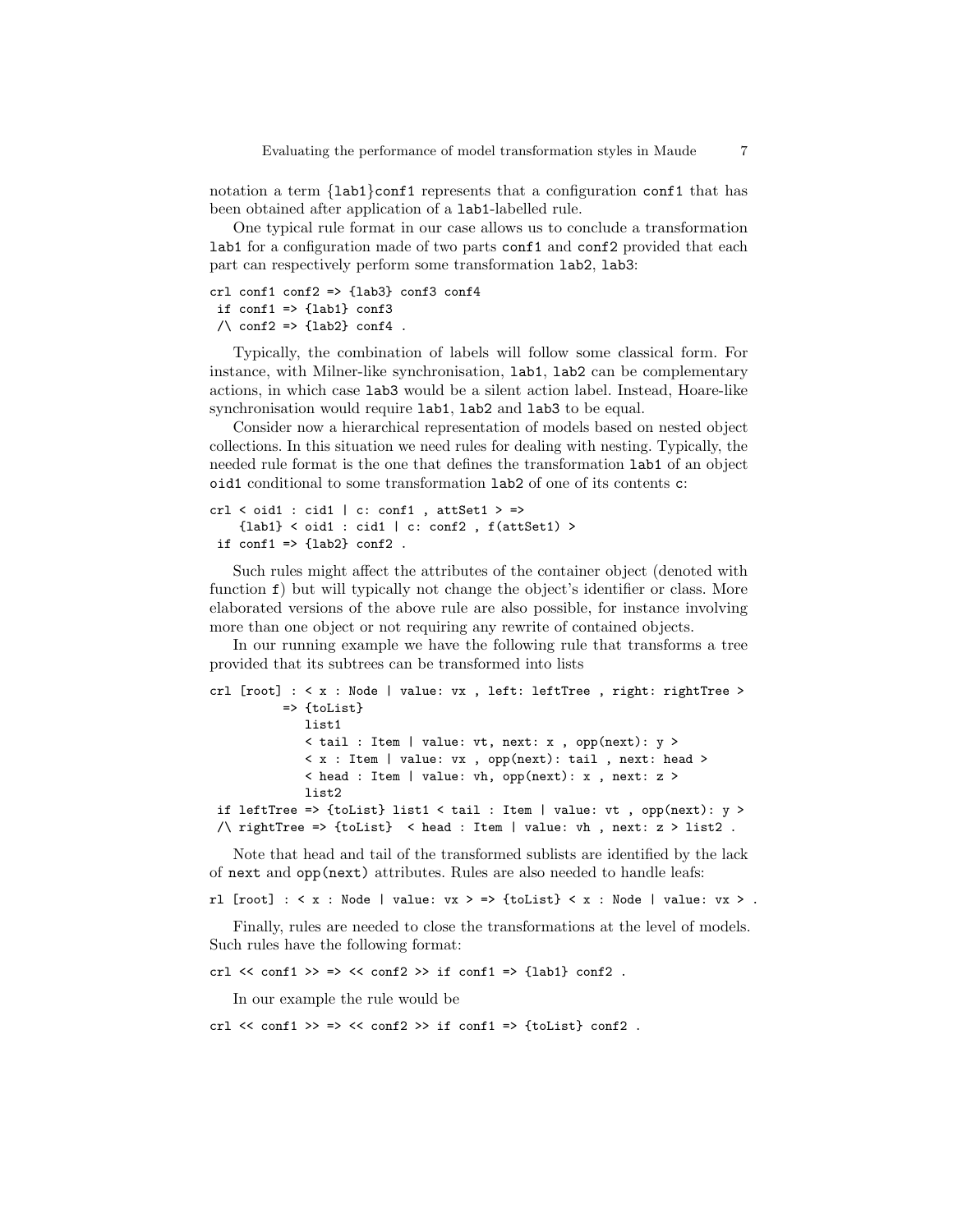8 R. Bruni, A. Lluch Lafuente

## 3 Enhanced SOS implementation

While performing our preliminary experiments we discovered a more efficient way to encode SOS rules in rewriting logic that we call SOS\*.

The most significant improvement applies to those cases in which the labels of the sub-configurations are known in advance. As a matter of fact this was the case of all test cases we consider in the next section. The idea is to put the labels on the left-hand side of rules as a sort of context requiring the firing of transformations with such label.

As a more general example the above rule scheme becomes now:

```
crl \{lab3\} conf1 conf2 => conf3 conf4
 if \{lab1\} conf1 => conf3
 \wedge {lab2} conf2 => conf4.
```
The main difference is that now lab2 and lab3 are known in advance and not obtained as a result of the conditional rewrites. A notable example where this alternative encoding cannot be immediately applied are the semantics of process calculi where synchronisation rules do not know in advance which signals are ready to perform their subprocesses.

Another slight improvement is the object-by-object decomposition of object collections instead of the one based on a pair of subsets presented above. For example the above rule scheme becomes:

```
crl \{lab1\} obj1 conf2 => obj3 conf4
 if \{lab2\} obj1 \Rightarrow obj3\wedge {lab3} conf2 => conf4.
```
A more significant improvement is that in some cases we allow to contextualise rules at any place of a term. We recall that in a SOS derivation this is typically achieved by rules that lift up *silent* (e.g.  $\tau$ -labelled) actions. Technically this is essentially achieved by declaring as frozen the labelling operator  $\{-\}$  only. This allows to apply rules to transform a sub-configuration at any level of the nesting hierarchy. That is, SOS rules like the ones for lifting silent actions across the nesting hierarchy like

```
crl < oid1 : cid1 | c: conf1 , attSet1 > =>
    \{tau\} < oid1 : cid1 | c: conf2, attSet1 >
 if conf1 \Rightarrow \{tau\} conf2.
```
or rules to lift silent actions among object configurations at the same level of the hierarchy like

```
crl {tau} obj1 conf2 => obj3 conf2
if \{tau\} obj1 => obj3.
```
are not necessary in the SOS\* style.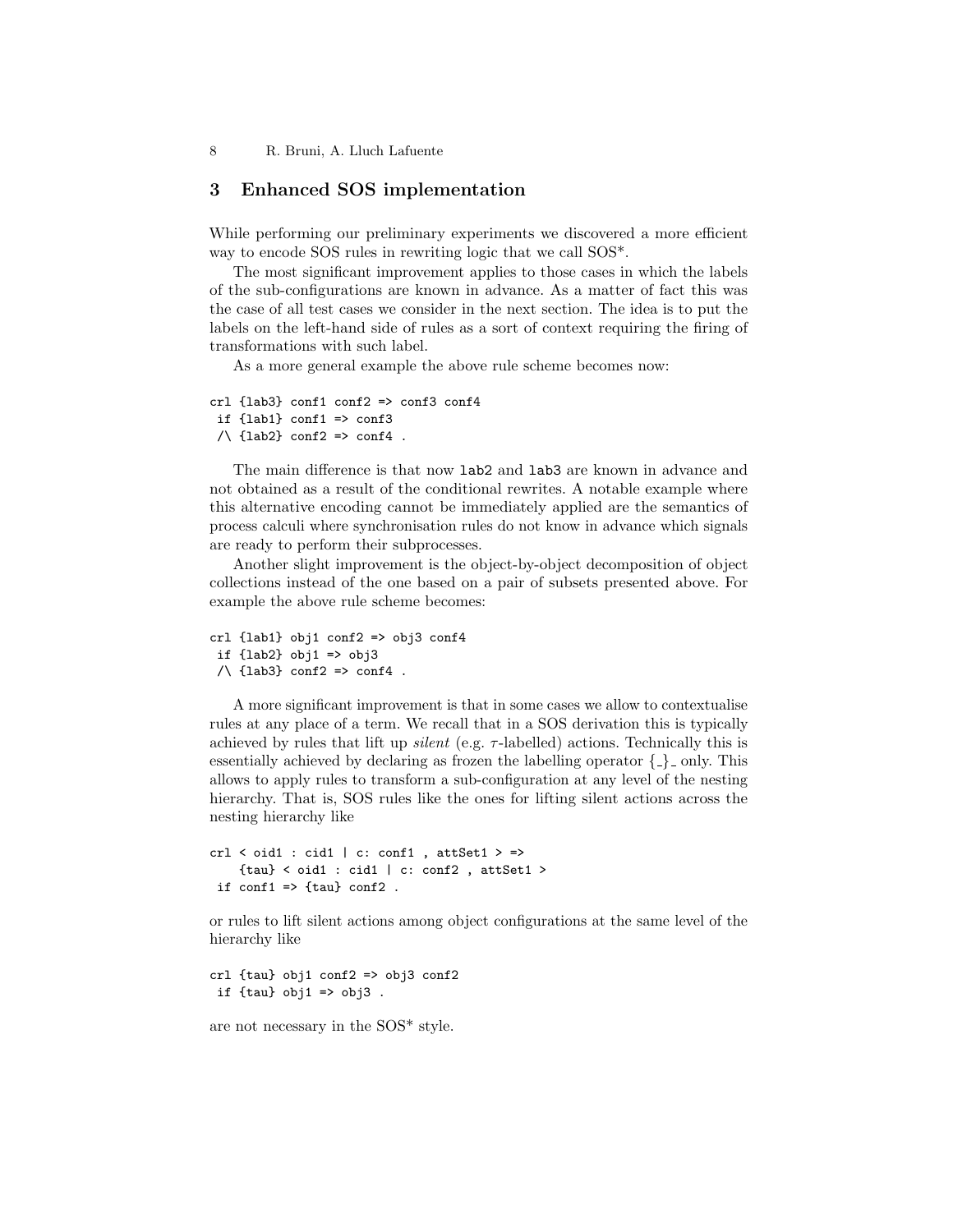

Fig. 1. An instance of the model reconfiguration test case



Fig. 2. An SPO rule (left) and a SOS rule (right) for architectural reconfiguration.

# 4 Benchmark

Our benchmark consists of three test cases selected from the literature as archetypical examples of model reconfigurations, transformations and refactorings. In the following we describe the main features of each test case, emphasizing the most relevant details. For the full description of the test cases we refer to the source code of our implementation [12] or to the indicated references.

Architectural reconfiguration. The first test case we consider is the typical reconfiguration scenario in which some components must be migrated from one compromised location to another one. Many instances of this situation arise in practice (e.g. clients or jobs that must be migrated from one server to another one). Some instances of this scenario can be found e.g. in [7, 13]. In what follows we consider a scenario in which components can be nested within each other. Components within an unsafe component x must be migrated into an uncle component y with the additional requirement of changing their status according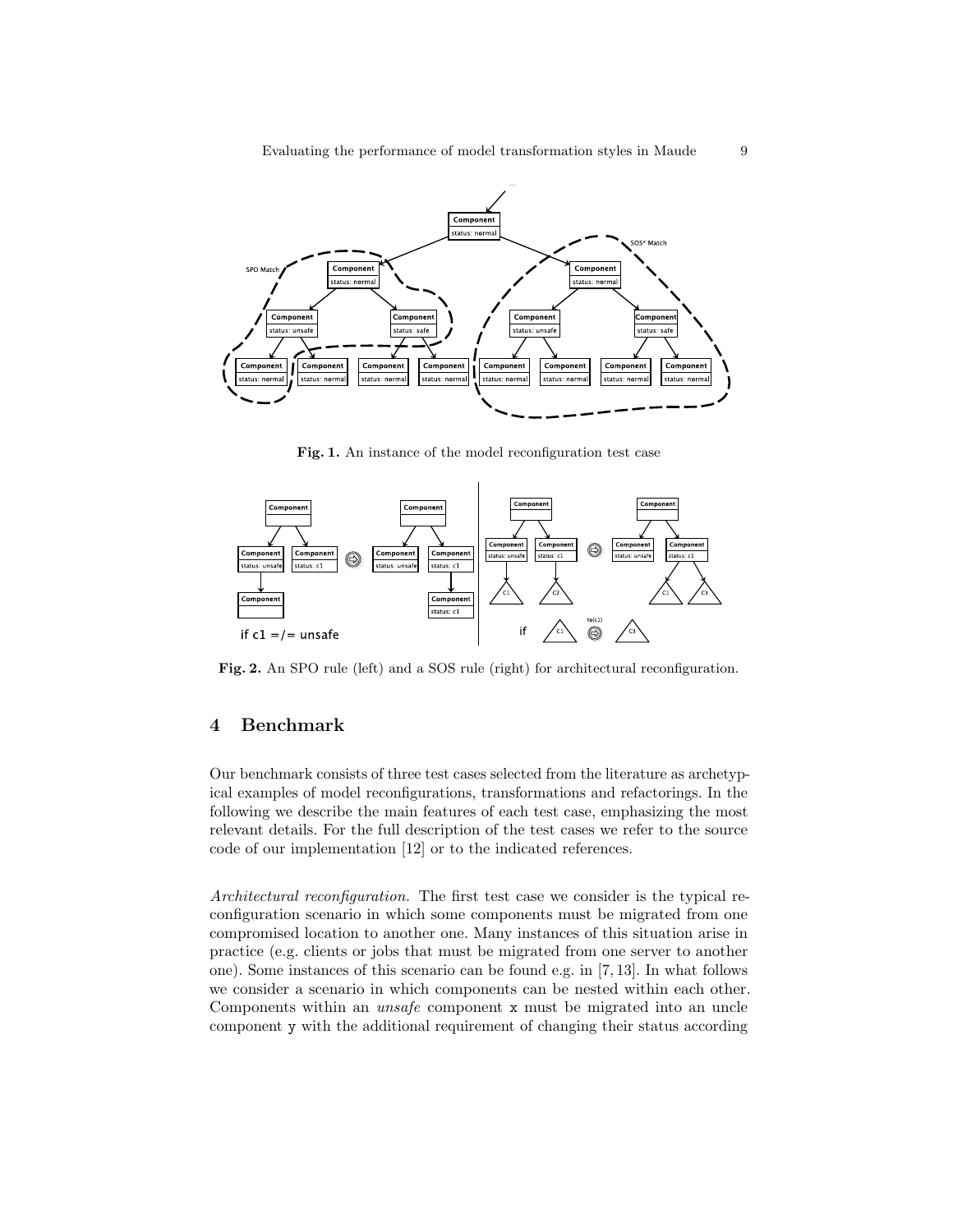

Fig. 3. An instance of the model translation test case

to the status of their new container y. Figure 1 depicts one possible instance of the scenario.<sup>3</sup>

The most significant SPO rule<sup>4</sup> is depicted on the left of Fig. 2. It takes an unsafe component and a safe component that are neighbours (they have a common container) and moves the component inside the compromised component one to the safe one while changing its status. More rules are needed (for instance for considering top-level rooms without containers) and some of them have application conditions. As a consequence, the applicability of those rule requires to check the whole model and there is no predefined order on which rules to apply first. The safe system (the system without components in need of evacuation) is reached when no more transformation rules are applicable. For instance, Fig. 1 shows a possible match for the SPO rule. The effect of applying the SPO rule will be to move the normal component under the unsafe one to its new location (under the safe component) while changing its status into safe.

On the right of Fig. 2 instead we the see the main SOS rule: all the components c1 contained in a unsafe component are evacuated into a safe neighbor component, while changing their status inductively (via  $to(c)$ -labelled rules). Figure 1 shows a possible instance of the SOS rule. The effect of the SOS rule will be to migrate the two normal components contained in the unsafe component to the safe component while changing their status (in addition the unsafe component is removed).

Model translation. Our second test case is the classical translation of class diagrams into relational database schemes (a description can be found in [14]).

<sup>&</sup>lt;sup>3</sup> The figures in the paper follow an intuitive UML-like notation, with boxes for objects and arrows for references. We prefer to use this intuitive notation to sketch the scenarios, leaving the detailed Maude implementation [12] for interested readers.

 $^4\,$  The big encircled arrow separates the rule's left- and right-hand side. Object identifiers are dropped for the sake of clarity and are to be identified by their spatial location.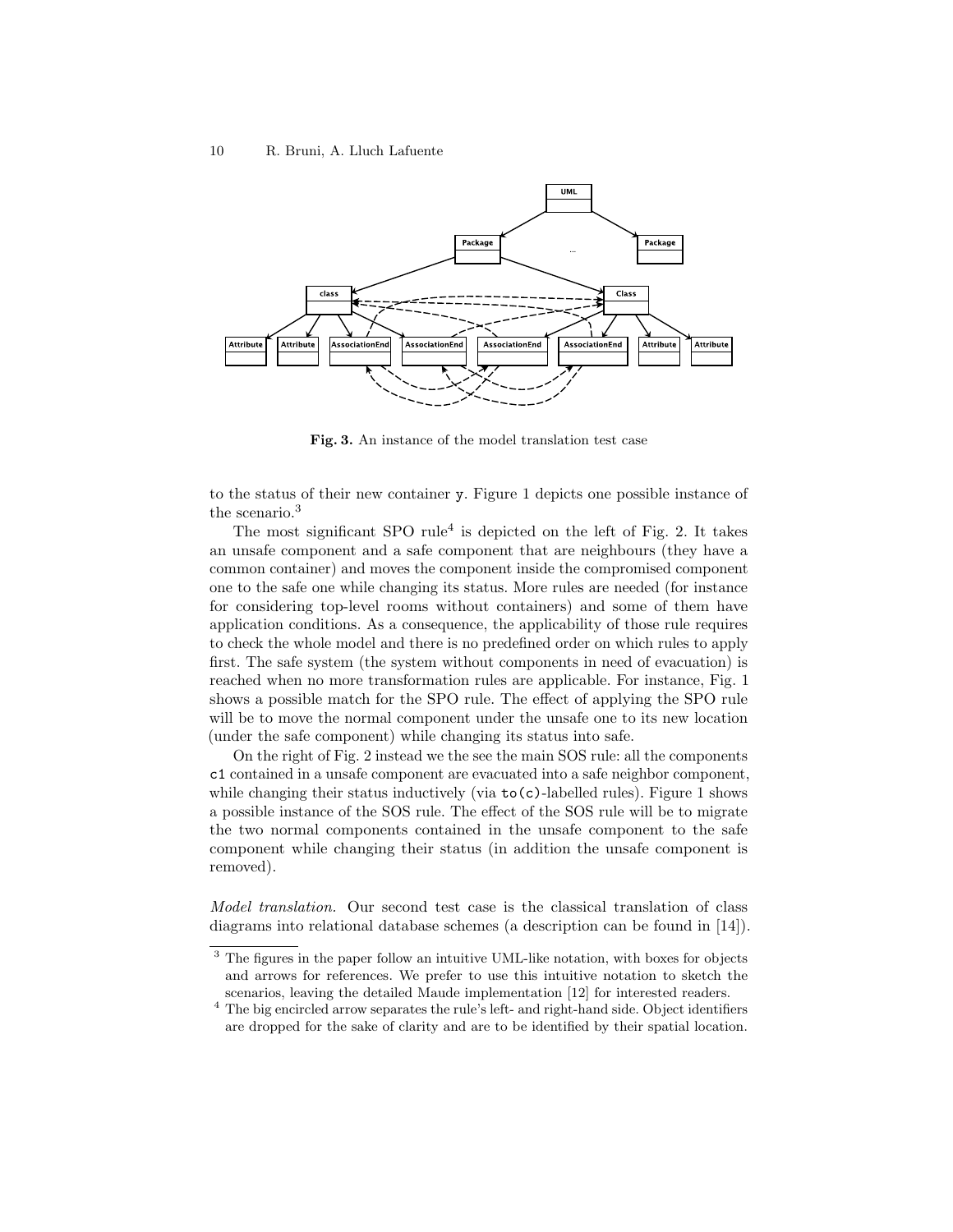

Fig. 4. An SPO rule (left) and a SOS rule (right) for model translation

The main idea is that classes are transformed into tables and their attributes into columns of the tables. Associations between classes are transformed into auxiliary tables with foreign keys from the tables corresponding to the associated classes. Figure 3 depicts one possible instance of the scenario.

Figure 4 sketches two illustrative transformation rules. The SPO rule transforms a class (belonging to a package) into a table (within the corresponding schema). It also creates a primary key and the corresponding column for the table. A negative application condition forbids the application of the rule in case the table already exists. The, let us say, corresponding rule in SOS format transforms a class into a table provided that its attributes are transformed into columns and its association ends are properly collected. An auxiliary object is used as a container where to put association ends of the same relation in the same context so that they can be transformed properly by another rule.

Refactoring. The example of model refactoring we consider is the classical attribute *pull-up* as described in  $[15]$ . The main idea is very simple: if all the subclasses of a class c declare the same attribute, then the attribute should be declare at c only. This preserves the semantics of the diagram (as the sub-classes will inherit the attribute) while simplifying it by removing redundancies. Figure 5 depicts one possible instance of the scenario.

Figure 6 depicts two illustrative transformation rules. The SPO rule pulls an attribute up provided that it is not annotated as missing by another class (a set of rules takes care of creating such annotations). The SOS rule instead pulls the attribute up provided that all sibling sub-classes agree to pull it up.

## 5 Experiments

This section presents our experimental results. Experiments were run on an Ubuntu Linux server equipped with Intel Xeon 2.67GHz processors and 24GB of RAM. Each experiment consists on the transformation of instances of a test case using the discussed representation and transformation styles. Instances are automatically generated with the help of parameterizable instance generators that allow us to, for instance, to scale up the instances to check scalability of the various approaches. For each experiment we have recorded the number of rewrites and the running time, put in the y-axis of separate plots. Each experiment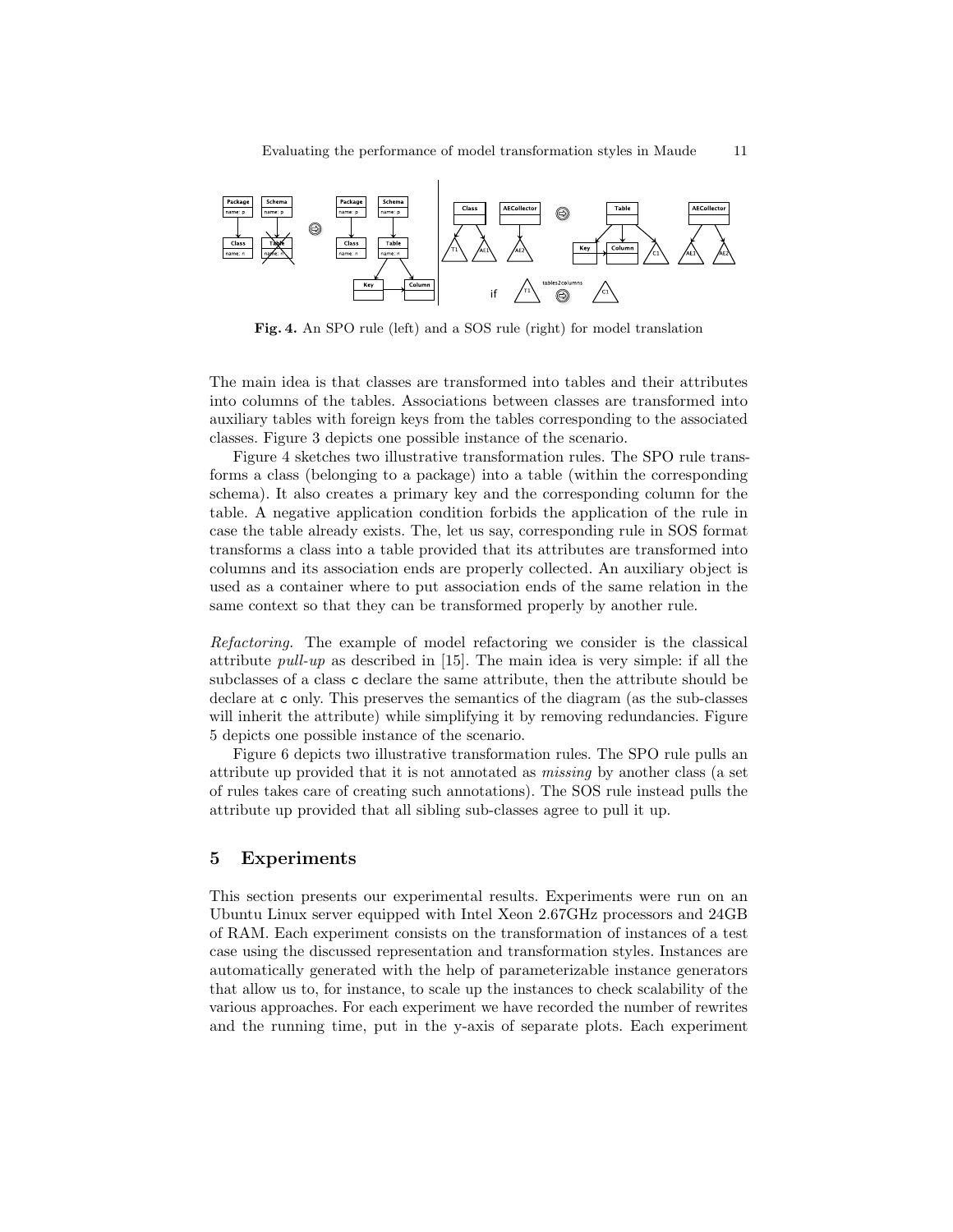

Fig. 5. An instance of the model refactoring test case



Fig. 6. An SPO rule (left) and a SOS rule (right) for model refactoring

is performed for an increased size factor that typically makes the model grow exponentially. The x-axis corresponds to the size of the instance in terms of overall number of objects. The timeout for the experiments is of an hour. We do not present results for instances larger than those where at least one of the techniques already times out (which is denoted by the interruption of the plot).

The goal of the experiments is to collect evidence of performance differences, draw hypotheses about the causes of those differences and validate our hypotheses with further experiments. Our benchmark consists of the three test cases presented in Section 4. The code for replicating our experiments is available at [12].

### 5.1 SOS vs SOS\*

1st experiment. We start testing the impact of our improvement encoding of SOS (SOS\*) with a basic set of instance generators. The generator for the reconfiguration test cases has a single parameter which is the depth of the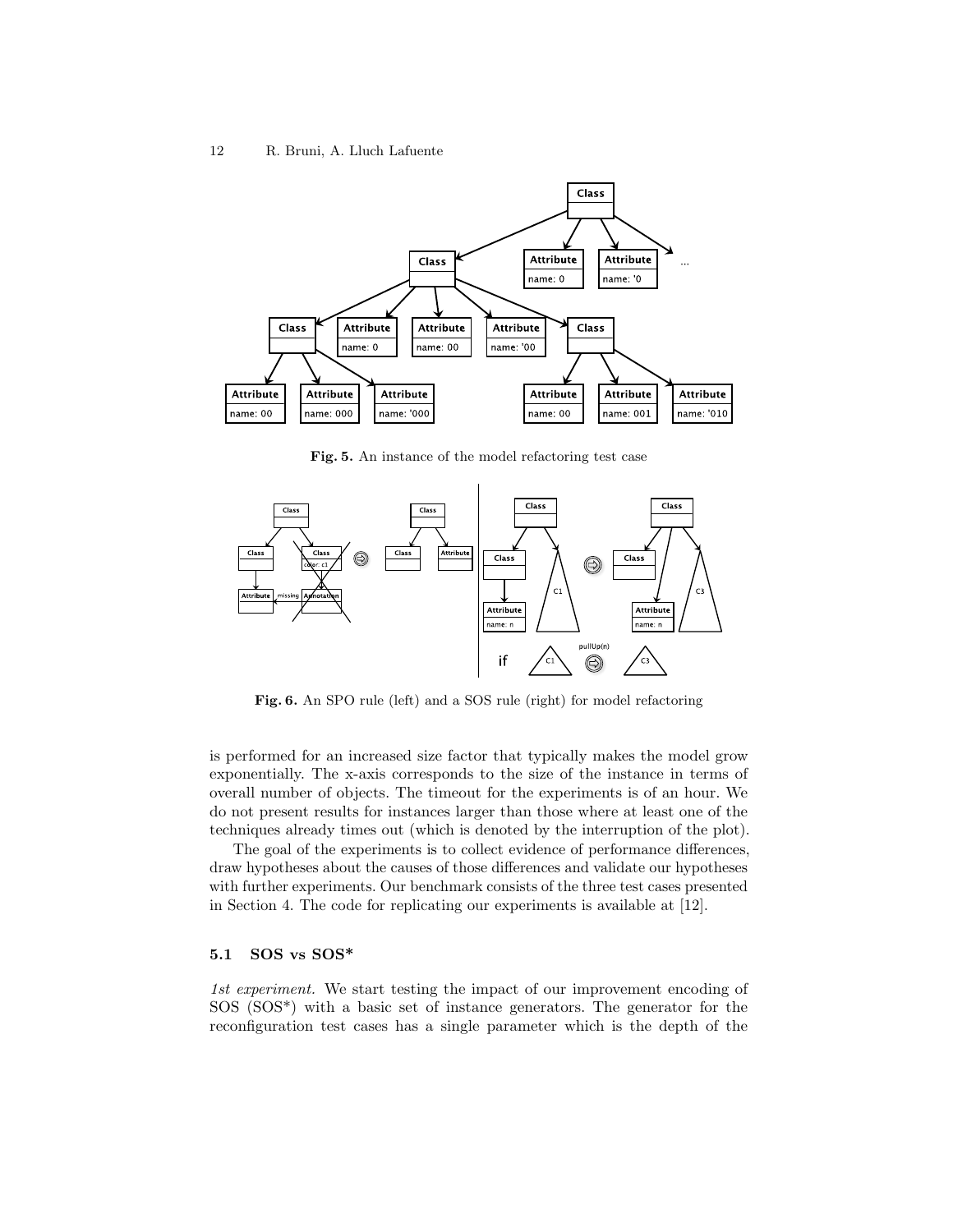



Fig. 7. SOS vs SOS\* in reconfiguration (top), translation (middle), pullup (bottom).

component containment tree, i.e. for a given natural number  $n$ , it generates a binary tree of depth  $n$ . The grandfathers of leafs have exactly one unsafe component and one safe component as children. All other components are normal. Figure 1 sketches one such instance. The parameter of the instance generator for the model transformation case is the branching factor of the containment tree, i.e. given for a given natural number  $n$ , it generates a UML domain with  $n$  packages, each containing  $2n$  classes, each containing n attributes and n associations. The *i*-th association of class c with c even (resp. odd) has as opposite the *i*-th association of class  $c + 1$  (resp.  $c - 1$ ). So-built domains have n packages,  $2n^2$ classes and  $n^3$  association pairs (c.f. Fig. 3).

The instance generator for the refactoring test case produces binary trees of class hierarchies. Hence, each class has two sub-classes. In addition each sub-class has one local attribute (that will not be pulled up) and one (non-local) attribute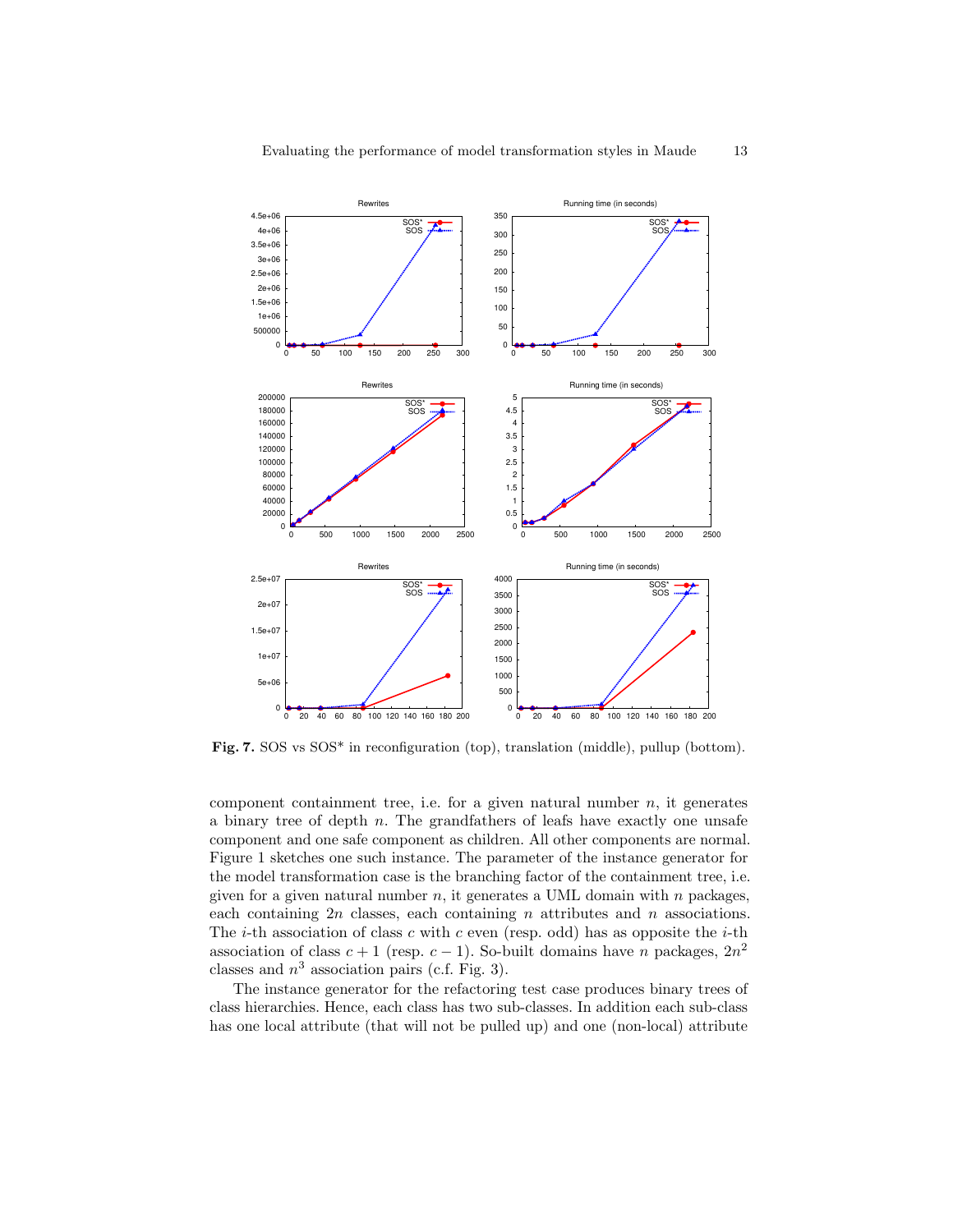#### 14 R. Bruni, A. Lluch Lafuente



Fig. 8. SOS vs SOS\*: effect of disabling new attempts.

inherited from its parent. The topmost class has only one local attribute and one (non-local) attribute (c.f. Fig. 5).

The results of Fig. 7 show a clear superiority of SOS\* in most cases. The only exception is the model translation test case. We argue that there are two reasons. First, SOS\* allows to contextualise some reconfigurations at an arbitrary level of the nesting hierarchy while SOS have to derive the reconfiguration at the top level by lifting up silent rewrite steps. The second reason is that SOS\* performs less transformation attempts as it does not try rules that have unnecessary labels.

The reconfiguration test case is a perfect example for both issues. First, regarding the free contextualisation of top SOS\* rules we observe that in the considered instances the rule can be applied at the bottom of the term, while the SOS rules require in addition to lift the application of such rule up to the root. In addition, determining whether a transformation can be carried out can be determined by the non-applicability of rules in the SOS\* case, while in the SOS case requires to perform many unsuccessful transformation attempts. In the model translation both styles are essentially equivalent as the top rule must necessarily apply at the top of the term representing the model and after transformation the rules are deactivated as the necessary patterns disappear.

2nd experiment. In order to validate the first hypothesis we have performed experiments where safe components do not accept reconfigurations. In addition a component whose sub-components are safe becomes safe. This does not only disables reconfigurations after possible a migration but also prevents reconfiguration attempts. The results are depicted in Fig. 8 where it can be seen that now SOS scales better since the number of rewrite attempts for silent transitions is reduced (safe components and their containment are not checked for reconfiguration).

3rd experiment. Another improvement of SOS\* regards the top-down imposition of labels in rewrite conditions. In order to validate the effect of top-down enacting of transformations we have conducted further experiments with the model reconfiguration test case with a different instance generator: now the root is a normal component, the two sons of the root are a unsafe and a safe component that contain a fixed number components, each able to change into safe plus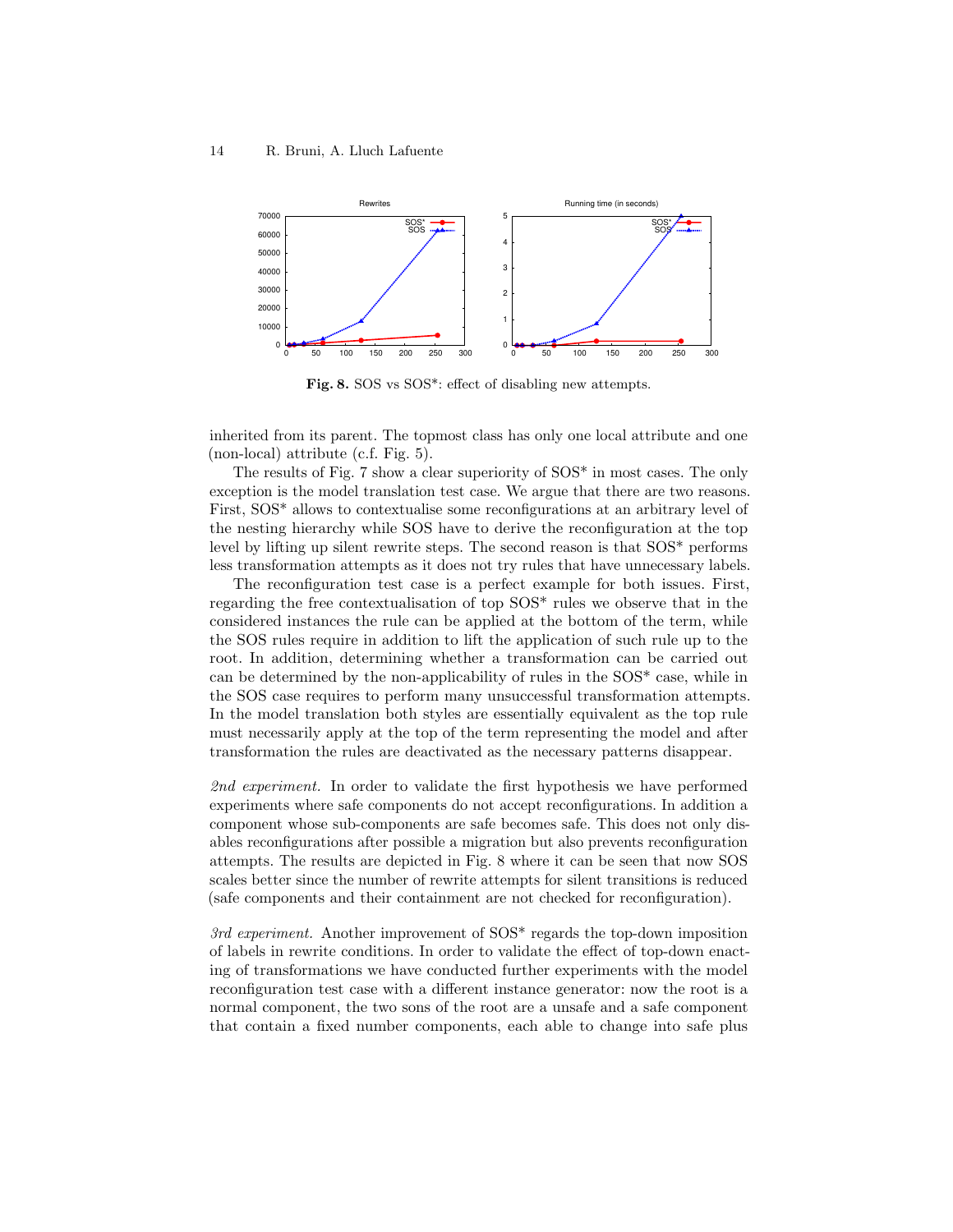

Fig. 9. SOS vs SOS\*: effect of increasing the number of enabled actions.

any status of a set of size n, the parameter of the generator. So, for  $n = 0$ , the components to be migrated are able to change into safe, for  $n = 0$  they are ready to change into safe and another status, and so on. The results of such experiment are depicted in Fig. 9.

As expected the  $SOS^*$  transformation is not affected as n increases. Indeed, the SOS\* transformation rules will call for a transformation into safe, while in the SOS transformation all possible status changes will be attempted. As a result the computational effort of SOS transformations blows up with the increase of  $n$ .

#### 5.2 SPO vs SOS\*

In this set of experiments we compare the SPO approach against the SOS\* one.

1st experiment. We start with the first set of instance generators used in §5.1.

The results of Fig. 10 show that  $SOS^*$  is superior in the reconfiguration test case only. The situation can be roughly explained as follows: matching the migration rule consists on finding a subtree whose root is a component having two subtrees: one having a unsafe component as root and one having a safe one as root. In the SPO case the tree is not parsed: indeed we are given a graph and have to check all possible subsets of nodes to see if they constitute indeed a tree. Instead in the SOS case the tree is already parsed (the parsing is a term of the hierarchical representation) which enormously facilitates rule matching (recall that matching amounts to subgraph isomorphism which is NP-complete). As a consequence, the SPO transformation involves more unsuccessful rule attempts and this is the main reason of the drastic difference in running time (and not in number of effective rewrites).

In the rest of the test cases SPO performs better. This is particularly evident in the refactoring test case where the performance of SOS\* degenerates mainly due to the lack of a smart transformation strategy. Indeed it can happen that a pull up has to be attempted at some class every time one of the terms corresponding to one of the subclasses changes. Clearly applying rules bottom up would result in better results but this would require a more cumbersome implementation.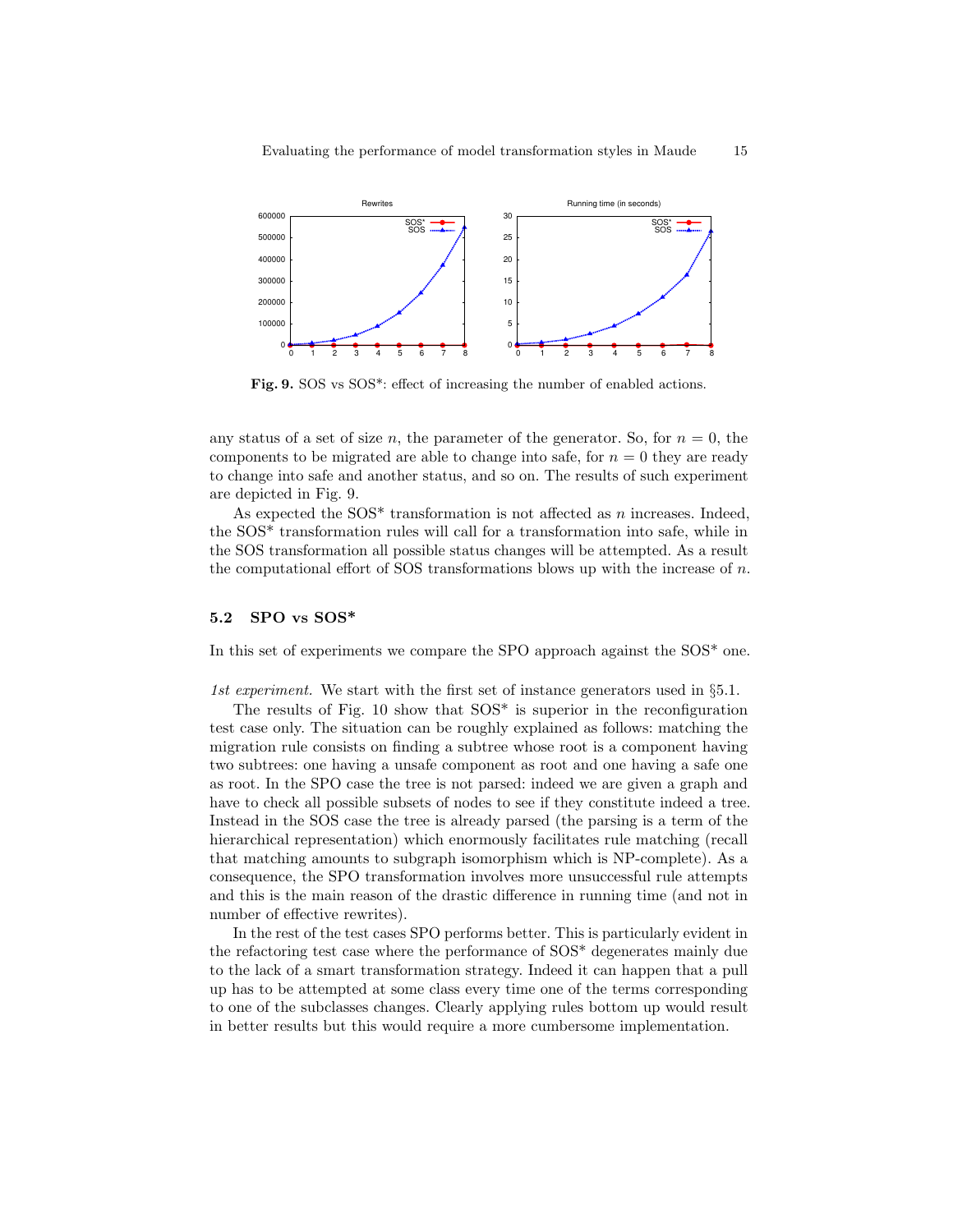

Fig. 10. SPO vs SOS\* in reconfiguration (top), translation (middle), pullup (bottom).

We focus now on the transformation test case were we see that SPO performs only slightly better. There are various reasons. First, the structure of the model is rather flat. Indeed the hierarchy is limited to a fixed depth as packages contains classes, classes attributes and associations and that is. So containment trees are of depth 3. In addition, association pairs have to lifted to the top level in the SOS\* transformation since the transformation rule that translates them needs them to be in a common context. This involves an overhead that makes SOS\* exhibit a worse performance.

2nd experiment. In order to check the impact of such overhead we have performed an additional experiment in which the instances have no associations at all. Figure 11 shows the results were we see how SOS\* is the winner this time confirming our hypothesis.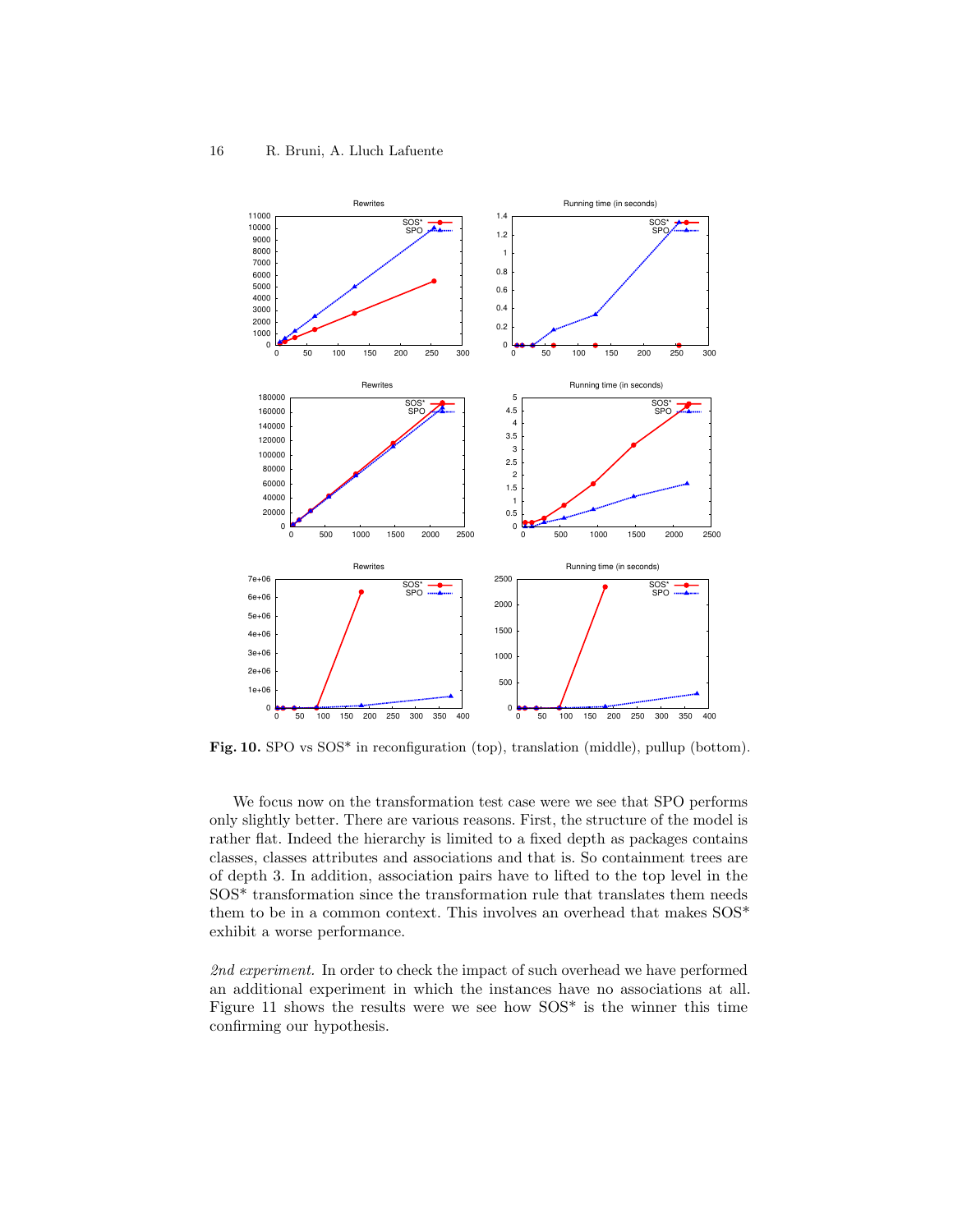

Fig. 11. SPO vs SOS\*: effect of removing associations.

### 6 Conclusion

We have presented an empirical evaluation of the performance of two transformation styles that are very popular in rule-based programming and specification. For instance, in the process algebra community they essentially correspond to the rule formats used for specifying reduction and transition label semantics.

We have focused on model transformations and as a result of our experience we have obtained a set of hints that should be useful for future development of model transformations (or other kind of rule-based specifications) in Maude. We are currently investigating to which extent our experience can be exported to other rule-based frameworks like CafeOBJ [16], Stratego [17] or XSLT [18] with a particular attention to model transformation frameworks such as MOMENT2- MT [19], ATL [20], Stratego/XT [21], and SiTra [22].

It is worth to remark that the aim of the paper is not to compare the performance of transformation tools as done in various works and competitions [23– 25]. Rather we assume the point of view of a transformation programmer, which is given a fixed rule-based tool and can only obtain performance gains by adopting the appropriate programming style.

Even if we have focused fundamentally on deterministic transformations many cases (e.g. reconfigurations) are inherently non-deterministic. This gives rise to a state space of possible configurations, whose complexity and required computational effort is influenced again by the chosen rule style.

Another interesting aspect to be investigated is to understand if and how strategy languages (c.f. [26]) or heuristics (c.f. [27]) can be exploited to appropiatedly guide the model transformation process in the most convenient way.

# References

- 1. Meseguer, J.: Conditional rewriting logic as a united model of concurrency. Theoretical Computer Science 96 (1992) 73–155
- 2. Rozenberg, G., ed.: Handbook of Graph Grammars. World Scientific (1997)
- 3. Bruni, R., Lluch Lafuente, A., Montanari, U.: On structured model-driven transformations. International Journal of Software and Informatics (IJSI) 2 (2011)